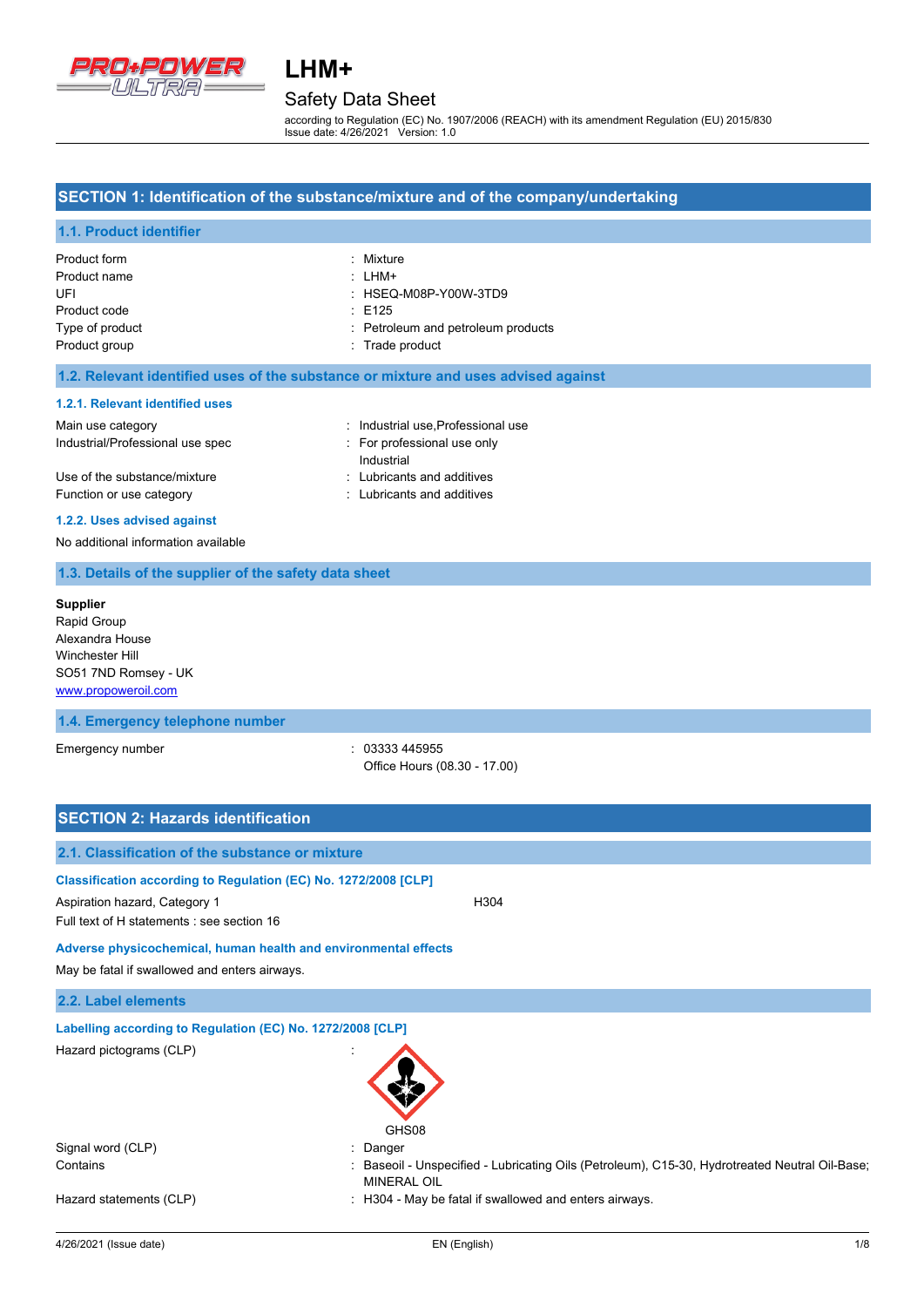## Safety Data Sheet

according to Regulation (EC) No. 1907/2006 (REACH) with its amendment Regulation (EU) 2015/830

Precautionary statements (CLP) : P301+P310+P331 - IF SWALLOWED: Immediately call a POISON CENTER or doctor. Do NOT induce vomiting.

### **2.3. Other hazards**

No additional information available

## **SECTION 3: Composition/information on ingredients**

### **3.1. Substances**

### Not applicable

## **3.2. Mixtures**

| <b>Name</b>                                                                                    | <b>Product identifier</b>                                                                                | $\frac{9}{6}$  | <b>Classification according to</b><br><b>Regulation (EC) No.</b><br>1272/2008 [CLP] |
|------------------------------------------------------------------------------------------------|----------------------------------------------------------------------------------------------------------|----------------|-------------------------------------------------------------------------------------|
| Baseoil - Unspecified - Lubricating Oils (Petroleum),<br>C15-30, Hydrotreated Neutral Oil-Base | (CAS-No.) 72623-86-0<br>(EC-No.) 276-737-9<br>(EC Index-No.) 649-482-00-X<br>(REACH-no) 01-2119474878-16 | $\geq 90$      | Asp. Tox. 1, H304                                                                   |
| MINERAL OIL<br>substance with a Community workplace exposure limit                             | (CAS-No.) 64742-54-7<br>(EC-No.) MIXTURE<br>(REACH-no) 01-2119484627-25                                  | $\ge 5 - 5.5$  | Asp. Tox. 1, H304                                                                   |
| LONG CHAIN POLYALKYL METHACRYLATE                                                              | (EC-No.) 931-553-4                                                                                       | $\geq 1 - 5.5$ | Aquatic Chronic 4, H413                                                             |
| CRESOL {MIXTURE}<br>substance with a Community workplace exposure limit                        | (CAS-No.) 1319-77-3<br>(EC-No.) 215-293-2<br>(EC Index-No.) 604-004-00-9                                 | < 0.25         | Acute Tox. 3 (Dermal), H311<br>Acute Tox. 3 (Oral), H301<br>Skin Corr. 1A, H314     |

Full text of H-statements: see section 16

## **SECTION 4: First aid measures**

| First-aid measures general            | : Call a physician immediately.                                  |
|---------------------------------------|------------------------------------------------------------------|
| First-aid measures after inhalation   | : Remove person to fresh air and keep comfortable for breathing. |
| First-aid measures after skin contact | : Wash skin with plenty of water.                                |
| First-aid measures after eye contact  | : Rinse eyes with water as a precaution.                         |
| First-aid measures after ingestion    | : Do not induce vomiting. Call a physician immediately.          |

Symptoms/effects after ingestion : Risk of lung oedema.

**4.3. Indication of any immediate medical attention and special treatment needed**

Treat symptomatically.

| <b>SECTION 5: Firefighting measures</b>                    |                                                  |  |
|------------------------------------------------------------|--------------------------------------------------|--|
| 5.1. Extinguishing media                                   |                                                  |  |
| Suitable extinguishing media                               | : Water spray. Dry powder. Foam. Carbon dioxide. |  |
| 5.2. Special hazards arising from the substance or mixture |                                                  |  |
| Hazardous decomposition products in case of fire           | : Toxic fumes may be released.                   |  |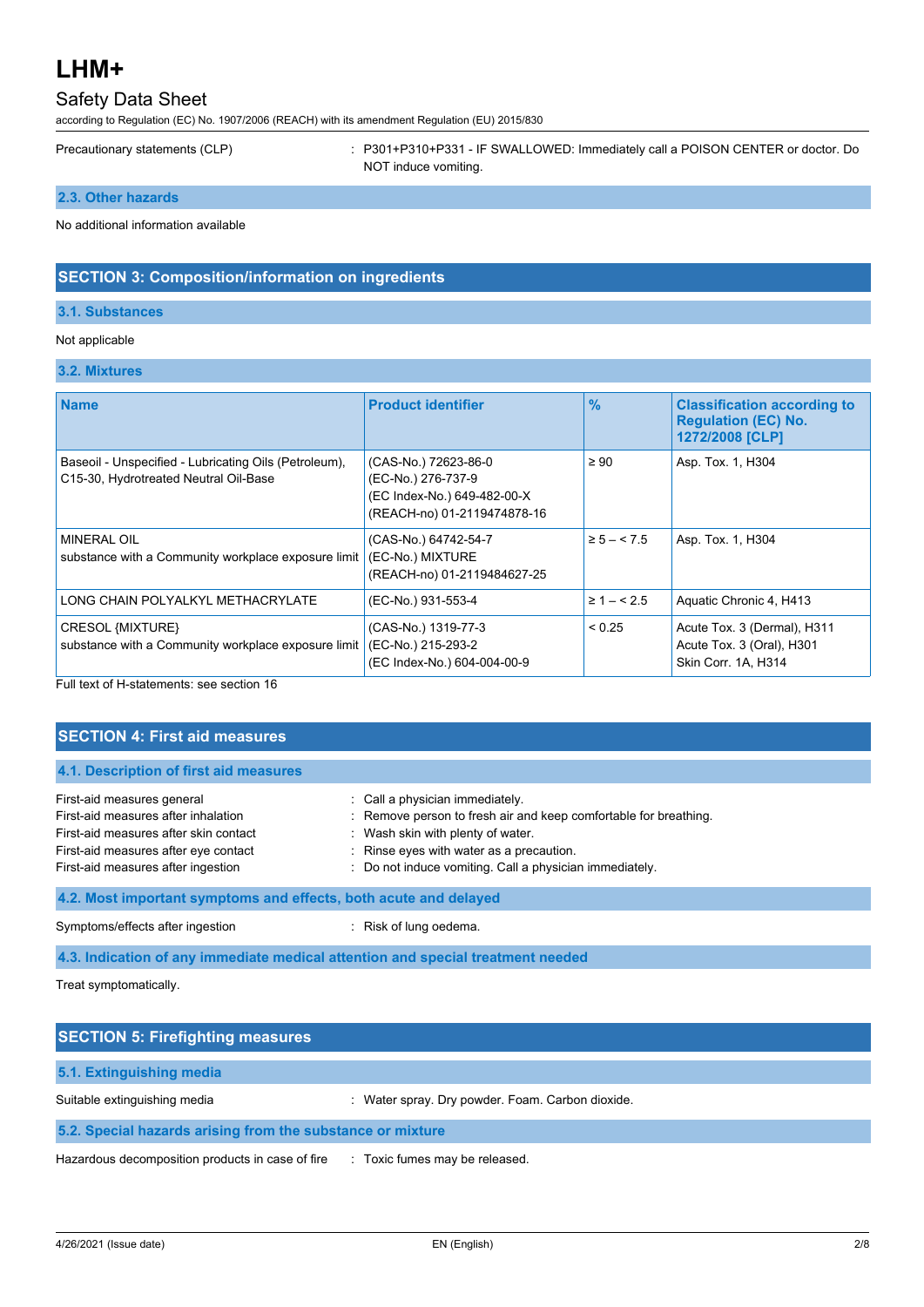## Safety Data Sheet

according to Regulation (EC) No. 1907/2006 (REACH) with its amendment Regulation (EU) 2015/830

| 5.3. Advice for firefighters |
|------------------------------|
|------------------------------|

Protection during firefighting  $\blacksquare$ : Do not attempt to take action without suitable protective equipment. Self-contained breathing apparatus. Complete protective clothing.

| <b>SECTION 6: Accidental release measures</b>                                                 |                                                                                                                                                                |  |
|-----------------------------------------------------------------------------------------------|----------------------------------------------------------------------------------------------------------------------------------------------------------------|--|
| 6.1. Personal precautions, protective equipment and emergency procedures                      |                                                                                                                                                                |  |
| 6.1.1. For non-emergency personnel<br>Emergency procedures<br>6.1.2. For emergency responders | : Ventilate spillage area.                                                                                                                                     |  |
| Protective equipment                                                                          | : Do not attempt to take action without suitable protective equipment. For further information<br>refer to section 8: "Exposure controls/personal protection". |  |
| <b>6.2. Environmental precautions</b>                                                         |                                                                                                                                                                |  |
| Avoid release to the environment.                                                             |                                                                                                                                                                |  |
| 6.3. Methods and material for containment and cleaning up                                     |                                                                                                                                                                |  |
| Methods for cleaning up<br>Other information                                                  | Take up liquid spill into absorbent material.<br>: Dispose of materials or solid residues at an authorized site.                                               |  |
| 6.4. Reference to other sections                                                              |                                                                                                                                                                |  |

For further information refer to section 13.

| <b>SECTION 7: Handling and storage</b>                            |                                                                                                                                                                                                  |
|-------------------------------------------------------------------|--------------------------------------------------------------------------------------------------------------------------------------------------------------------------------------------------|
| 7.1. Precautions for safe handling                                |                                                                                                                                                                                                  |
| Precautions for safe handling<br>Hygiene measures                 | Ensure good ventilation of the work station. Wear personal protective equipment.<br>÷.<br>: Do not eat, drink or smoke when using this product. Always wash hands after handling the<br>product. |
| 7.2. Conditions for safe storage, including any incompatibilities |                                                                                                                                                                                                  |
| Storage conditions                                                | : Store locked up. Store in a well-ventilated place. Keep cool.                                                                                                                                  |
| 7.3. Specific end use(s)                                          |                                                                                                                                                                                                  |
| No additional information available                               |                                                                                                                                                                                                  |

## **SECTION 8: Exposure controls/personal protection**

**8.1. Control parameters**

**8.1.1 National occupational exposure and biological limit values**

| <b>MINERAL OIL (64742-54-7)</b>                           |                      |
|-----------------------------------------------------------|----------------------|
| <b>EU - Indicative Occupational Exposure Limit (IOEL)</b> |                      |
| Local name                                                | Oil mist             |
| <b>IOEL TWA</b>                                           | $5 \text{ mg/m}^3$   |
| <b>IOEL STEL</b>                                          | 10 mg/m <sup>3</sup> |

| <b>CRESOL {MIXTURE} (1319-77-3)</b>                       |                      |
|-----------------------------------------------------------|----------------------|
| <b>EU</b> - Indicative Occupational Exposure Limit (IOEL) |                      |
| Local name                                                | Cresol (all isomers) |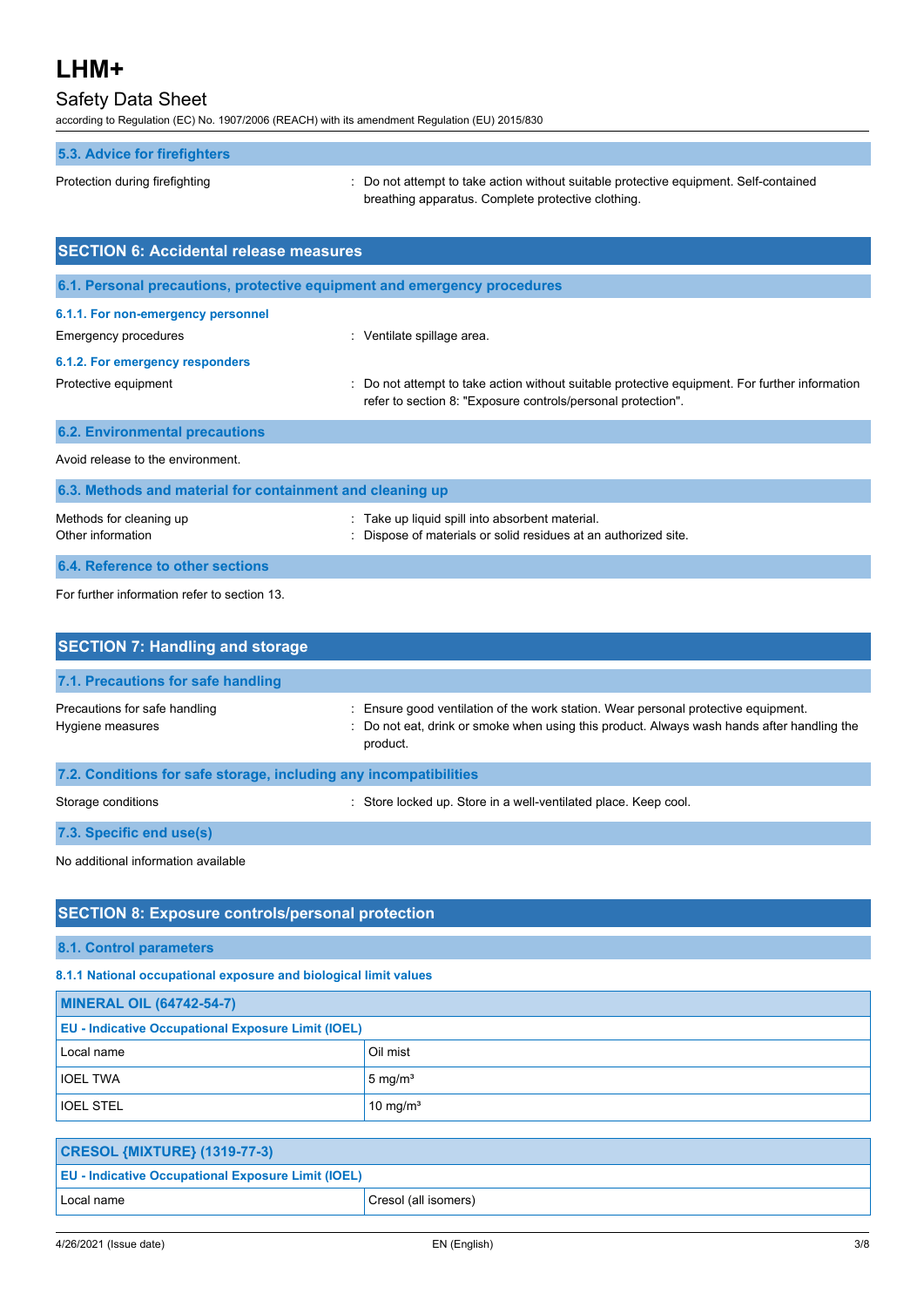## Safety Data Sheet

according to Regulation (EC) No. 1907/2006 (REACH) with its amendment Regulation (EU) 2015/830

| <b>CRESOL {MIXTURE} (1319-77-3)</b> |                                                        |
|-------------------------------------|--------------------------------------------------------|
| <b>IOEL TWA</b>                     | $22 \text{ mg/m}^3$                                    |
| <b>IOEL TWA [ppm]</b>               | 5 ppm                                                  |
| <b>Notes</b>                        | Skin. (Year of adoption 2002)                          |
| Regulatory reference                | COMMISSION DIRECTIVE 91/322/EEC; SCOEL Recommendations |

#### **8.1.2. Recommended monitoring procedures**

No additional information available

#### **8.1.3. Air contaminants formed**

No additional information available

#### **8.1.4. DNEL and PNEC**

No additional information available

### **8.1.5. Control banding**

No additional information available

**8.2. Exposure controls**

#### **8.2.1. Appropriate engineering controls**

**Appropriate engineering controls:**

Ensure good ventilation of the work station.

### **8.2.2. Personal protection equipment**

### **Personal protective equipment symbol(s):**



#### **8.2.2.1. Eye and face protection**

# **Eye protection:** Safety glasses **8.2.2.2. Skin protection**

### **Skin and body protection:**

Wear suitable protective clothing

#### **Hand protection:**

**Protective gloves** 

### **8.2.2.3. Respiratory protection**

### **Respiratory protection:**

In case of insufficient ventilation, wear suitable respiratory equipment

### **8.2.2.4. Thermal hazards**

No additional information available

#### **8.2.3. Environmental exposure controls**

#### **Environmental exposure controls:**

Avoid release to the environment.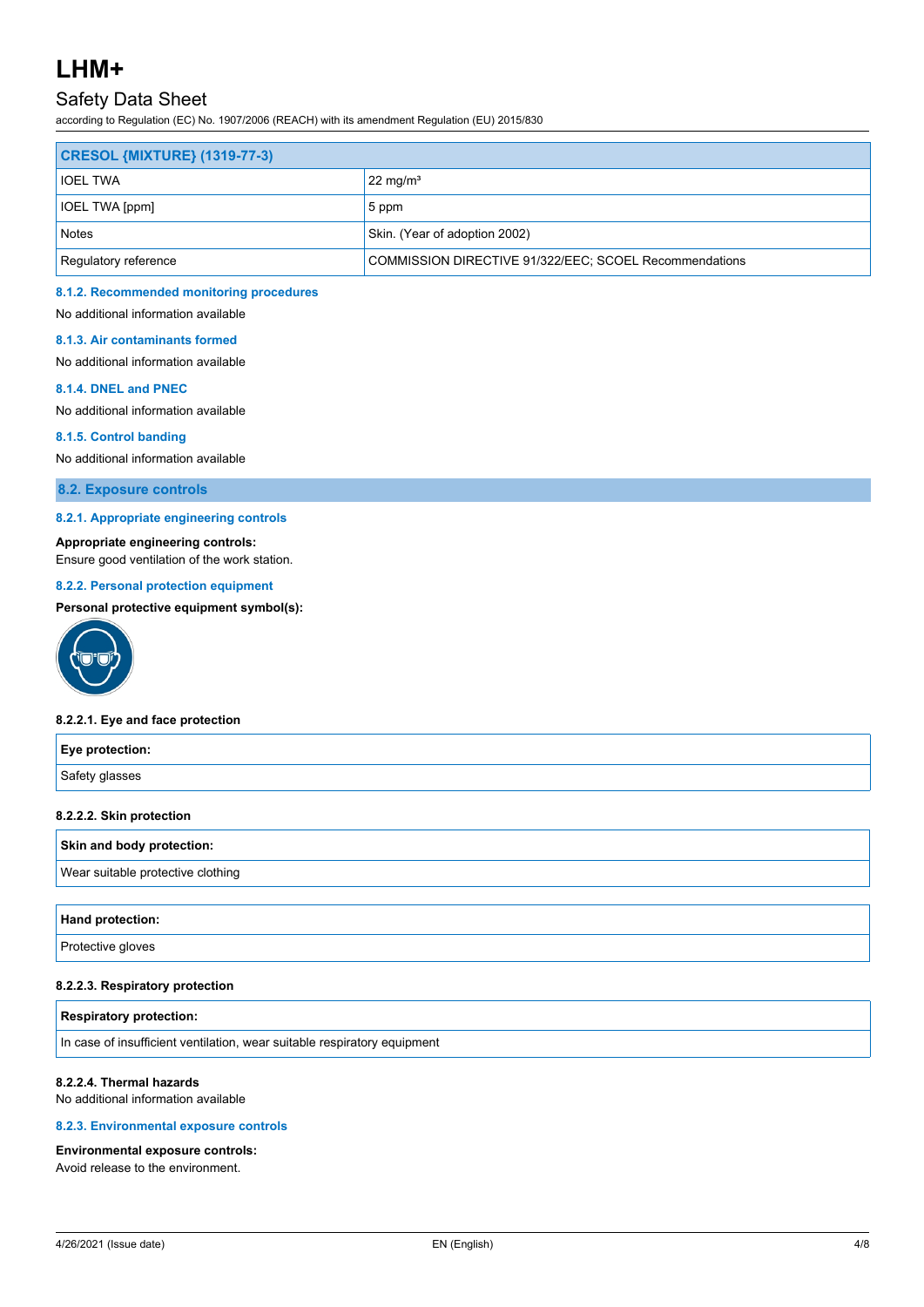## Safety Data Sheet

according to Regulation (EC) No. 1907/2006 (REACH) with its amendment Regulation (EU) 2015/830

| <b>SECTION 9: Physical and chemical properties</b>                                                                                                                                                                                                                                                                                                                                                                                                                                          |                                                                                                                                                                                                                                                                                                                                                                                                                                                                               |  |
|---------------------------------------------------------------------------------------------------------------------------------------------------------------------------------------------------------------------------------------------------------------------------------------------------------------------------------------------------------------------------------------------------------------------------------------------------------------------------------------------|-------------------------------------------------------------------------------------------------------------------------------------------------------------------------------------------------------------------------------------------------------------------------------------------------------------------------------------------------------------------------------------------------------------------------------------------------------------------------------|--|
| 9.1. Information on basic physical and chemical properties                                                                                                                                                                                                                                                                                                                                                                                                                                  |                                                                                                                                                                                                                                                                                                                                                                                                                                                                               |  |
| Physical state<br>Colour<br>Odour<br>Odour threshold<br>pH<br>Relative evaporation rate (butylacetate=1)<br>Melting point<br>Freezing point<br>Boiling point<br>Flash point<br>Auto-ignition temperature<br>Decomposition temperature<br>Flammability (solid, gas)<br>Vapour pressure<br>Relative vapour density at 20 °C<br>Relative density<br>Solubility<br>Partition coefficient n-octanol/water (Log Pow)<br>Viscosity, kinematic<br>Viscosity, dynamic<br><b>Explosive properties</b> | $:$ Liquid<br>Green.<br>Characteristic odour.<br>No data available<br>No data available<br>No data available<br>Not applicable<br>No data available<br>No data available<br>No data available<br>No data available<br>No data available<br>Not applicable<br>: No data available<br>No data available<br>$0.841 \; \textcircled{a}$ 15.6 deg C<br>: insoluble in water.<br>No data available<br>17.85 mm <sup>2</sup> /s @ 40 deg C<br>No data available<br>No data available |  |
| Oxidising properties<br><b>Explosive limits</b>                                                                                                                                                                                                                                                                                                                                                                                                                                             | No data available<br>No data available                                                                                                                                                                                                                                                                                                                                                                                                                                        |  |

### **9.2. Other information**

No additional information available

### **SECTION 10: Stability and reactivity**

## **10.1. Reactivity**

The product is non-reactive under normal conditions of use, storage and transport.

### **10.2. Chemical stability**

Stable under normal conditions.

**10.3. Possibility of hazardous reactions**

No dangerous reactions known under normal conditions of use.

### **10.4. Conditions to avoid**

None under recommended storage and handling conditions (see section 7).

**10.5. Incompatible materials**

No additional information available

**10.6. Hazardous decomposition products**

Under normal conditions of storage and use, hazardous decomposition products should not be produced.

| <b>SECTION 11: Toxicological information</b>                                    |                                                          |  |
|---------------------------------------------------------------------------------|----------------------------------------------------------|--|
| 11.1 Information on toxicological effects                                       |                                                          |  |
| Acute toxicity (oral)<br>Acute toxicity (dermal)<br>Acute toxicity (inhalation) | : Not classified<br>: Not classified<br>: Not classified |  |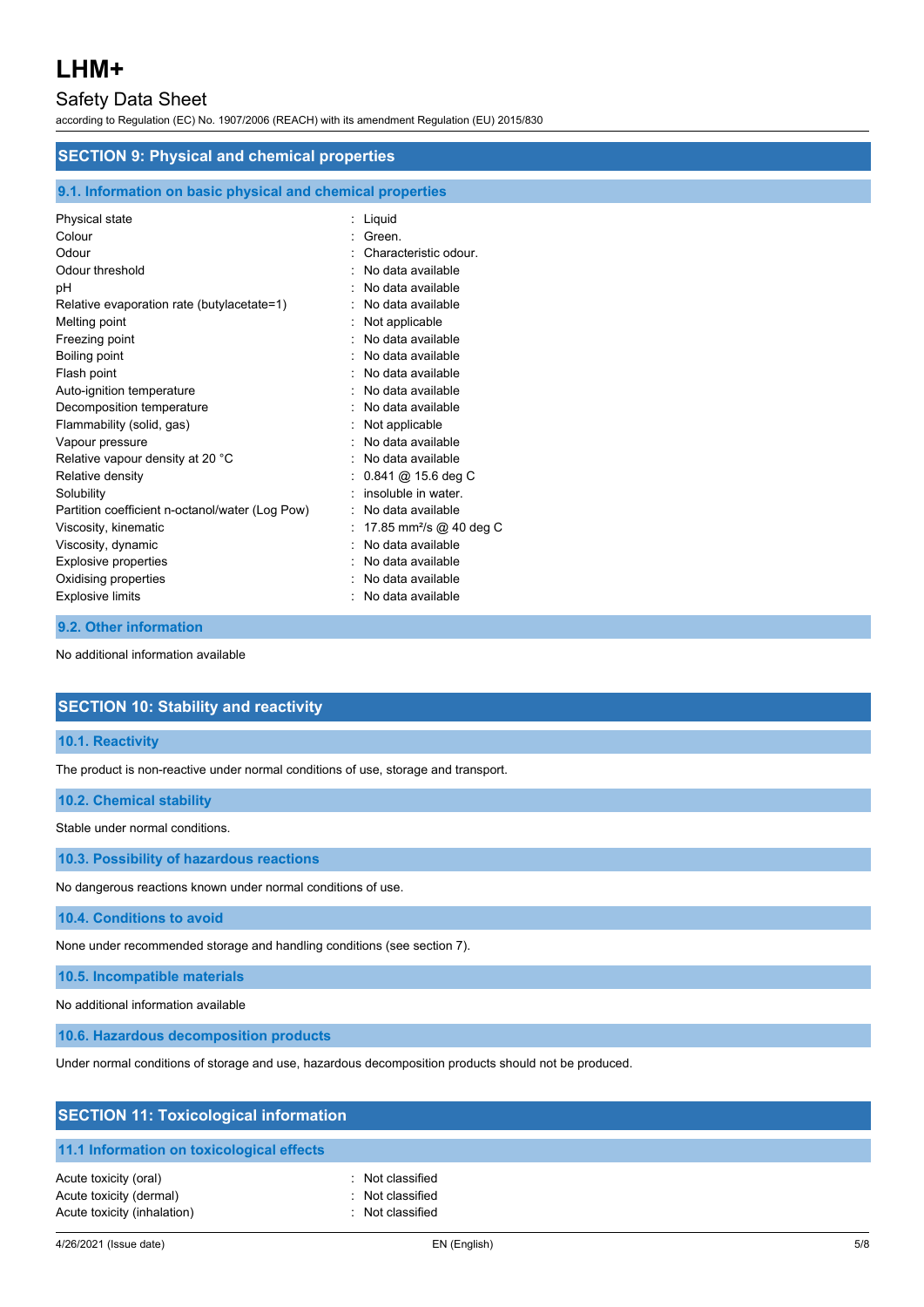## Safety Data Sheet

according to Regulation (EC) No. 1907/2006 (REACH) with its amendment Regulation (EU) 2015/830

| Skin corrosion/irritation         | : Not classified                                |
|-----------------------------------|-------------------------------------------------|
| Serious eye damage/irritation     | : Not classified                                |
| Respiratory or skin sensitisation | : Not classified                                |
| Germ cell mutagenicity            | : Not classified                                |
| Carcinogenicity                   | : Not classified                                |
| Reproductive toxicity             | : Not classified                                |
| STOT-single exposure              | : Not classified                                |
| STOT-repeated exposure            | : Not classified                                |
| Aspiration hazard                 | : May be fatal if swallowed and enters airways. |
| LHM+                              |                                                 |
| Viscosity, kinematic              | 17.85 mm <sup>2</sup> /s @ 40 deg C             |

| <b>SECTION 12: Ecological information</b>                                                                                                                                  |                                                                                                                                                                        |
|----------------------------------------------------------------------------------------------------------------------------------------------------------------------------|------------------------------------------------------------------------------------------------------------------------------------------------------------------------|
| 12.1. Toxicity                                                                                                                                                             |                                                                                                                                                                        |
| Ecology - general<br>Hazardous to the aquatic environment, short-term<br>(acute)<br>Hazardous to the aquatic environment, long-term<br>(chronic)<br>Not rapidly degradable | The product is not considered harmful to aquatic organisms nor to cause long-term adverse<br>÷.<br>effects in the environment.<br>: Not classified<br>: Not classified |
| 12.2. Persistence and degradability                                                                                                                                        |                                                                                                                                                                        |
| No additional information available                                                                                                                                        |                                                                                                                                                                        |
| 12.3. Bioaccumulative potential                                                                                                                                            |                                                                                                                                                                        |
| No additional information available                                                                                                                                        |                                                                                                                                                                        |
| 12.4. Mobility in soil                                                                                                                                                     |                                                                                                                                                                        |
| No additional information available                                                                                                                                        |                                                                                                                                                                        |
| 12.5. Results of PBT and vPvB assessment                                                                                                                                   |                                                                                                                                                                        |
| No additional information available                                                                                                                                        |                                                                                                                                                                        |
| 12.6. Other adverse effects                                                                                                                                                |                                                                                                                                                                        |
| No additional information available                                                                                                                                        |                                                                                                                                                                        |

| <b>SECTION 13: Disposal considerations</b> |                                                                                               |  |
|--------------------------------------------|-----------------------------------------------------------------------------------------------|--|
| 13.1. Waste treatment methods              |                                                                                               |  |
| Waste treatment methods                    | : Dispose of contents/container in accordance with licensed collector's sorting instructions. |  |

## **SECTION 14: Transport information**

In accordance with ADR / IMDG / IATA / ADN / RID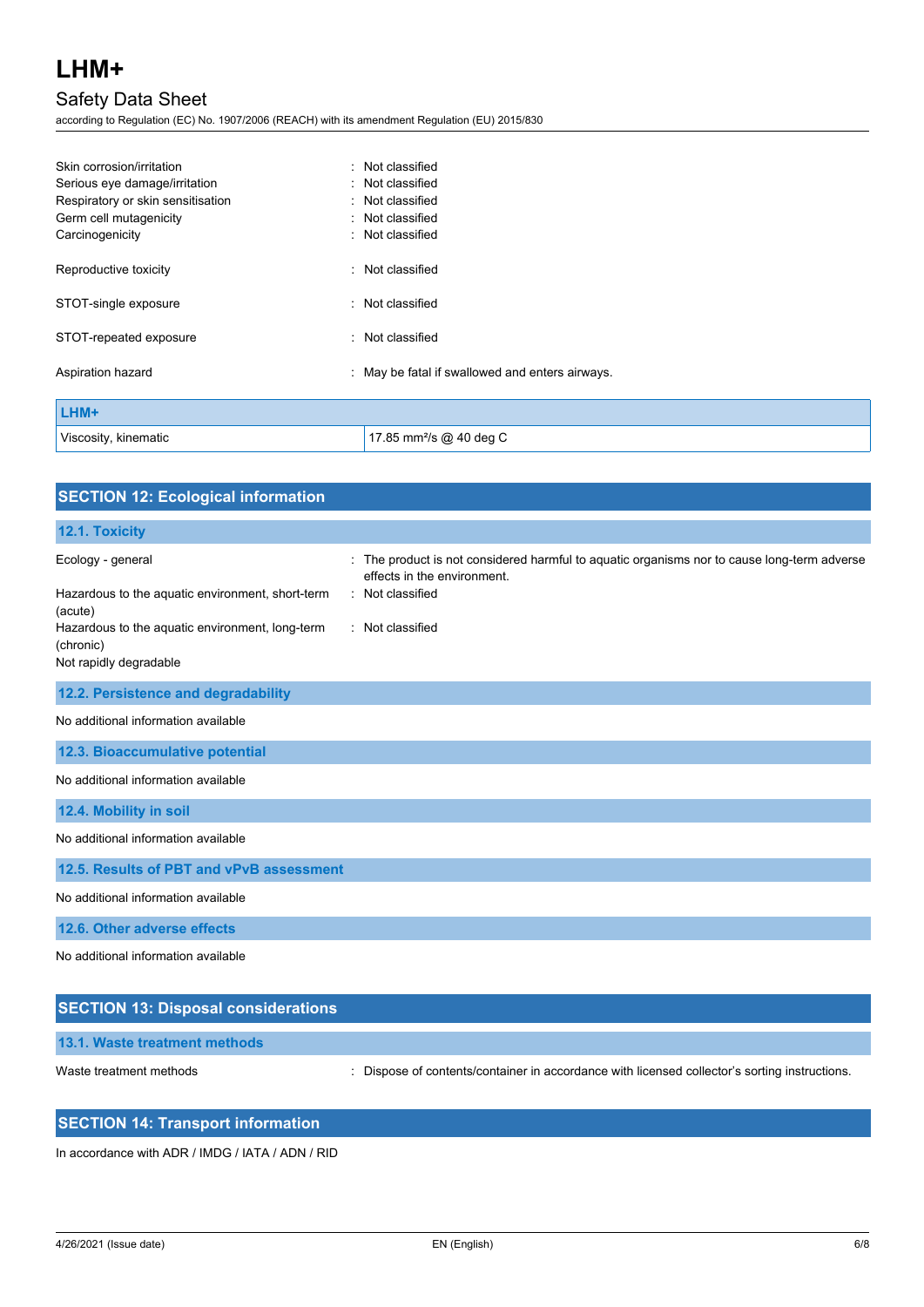## Safety Data Sheet

according to Regulation (EC) No. 1907/2006 (REACH) with its amendment Regulation (EU) 2015/830

| <b>ADR</b>                             | <b>IMDG</b>    | <b>IATA</b>    | <b>ADN</b>     | <b>RID</b>     |
|----------------------------------------|----------------|----------------|----------------|----------------|
| 14.1. UN number                        |                |                |                |                |
| Not applicable                         | Not applicable | Not applicable | Not applicable | Not applicable |
| 14.2. UN proper shipping name          |                |                |                |                |
| Not applicable                         | Not applicable | Not applicable | Not applicable | Not applicable |
| 14.3. Transport hazard class(es)       |                |                |                |                |
| Not applicable                         | Not applicable | Not applicable | Not applicable | Not applicable |
| 14.4. Packing group                    |                |                |                |                |
| Not applicable                         | Not applicable | Not applicable | Not applicable | Not applicable |
| <b>14.5. Environmental hazards</b>     |                |                |                |                |
| Not applicable                         | Not applicable | Not applicable | Not applicable | Not applicable |
| No supplementary information available |                |                |                |                |

### **14.6. Special precautions for user**

**Overland transport** Not applicable **Transport by sea** Not applicable **Air transport** Not applicable **Inland waterway transport** Not applicable **Rail transport** Not applicable

**14.7. Transport in bulk according to Annex II of Marpol and the IBC Code**

Not applicable

## **SECTION 15: Regulatory information**

**15.1. Safety, health and environmental regulations/legislation specific for the substance or mixture**

### **15.1.1. EU-Regulations**

Contains no REACH substances with Annex XVII restrictions

Contains no substance on the REACH candidate list

Contains no REACH Annex XIV substances

Contains no substance subject to Regulation (EU) No 649/2012 of the European Parliament and of the Council of 4 July 2012 concerning the export and import of hazardous chemicals.

Contains no substance subject to Regulation (EU) No 2019/1021 of the European Parliament and of the Council of 20 June 2019 on persistent organic pollutants

### **15.1.2. National regulations**

No additional information available

**15.2. Chemical safety assessment**

No chemical safety assessment has been carried out

## **SECTION 16: Other information**

### **Abbreviations and acronyms:**

ADN European Agreement concerning the International Carriage of Dangerous Goods by Inland Waterways